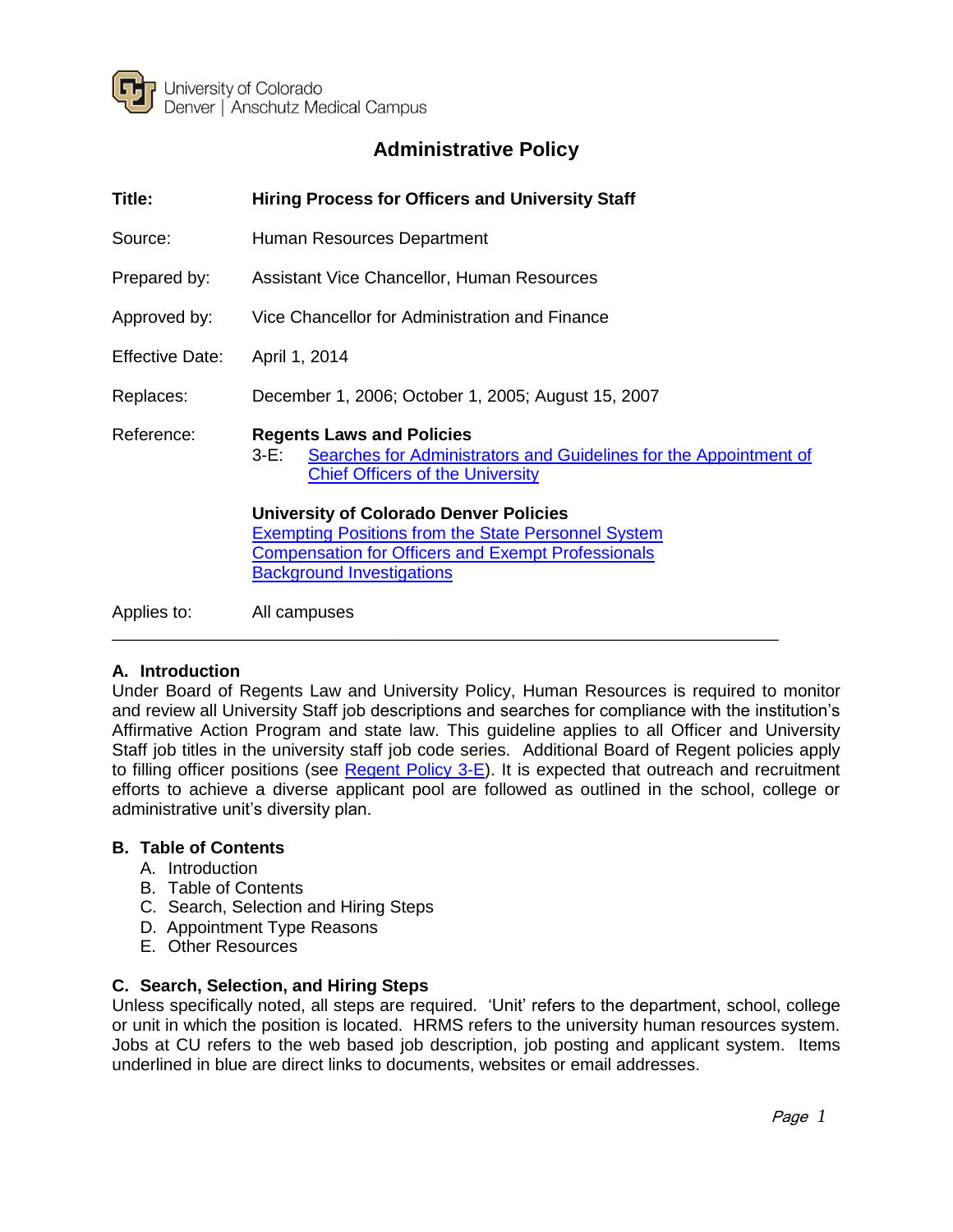### Pre-Search Steps

- 1. The supervisor and/or hiring authority creates a new position or updates a current position description and the HR liaison submits in the position management module of Jobs at CU. *A position number must be identified prior to submission to Human Resources and is required for subsequent steps to begin.*
- 2. Unit updates job description in Jobs at CU and includes organizational chart, whether a search or an appointment type will be requested, and proposed salary. A University Staff [job description reference guide](http://www.ucdenver.edu/about/departments/HR/FormsTemplatesProcesses/Documents/Word/UniversityStaff-PRA-ReferenceGuide.doc) is available for the unit's reference.
- 3. Approval of final job description and exemption status is sent via-email to the department. If a search will be conducted, Human resources will assign a consultant to assist with the process.

Unit obtains signature on job description by appropriate Dean, Vice Chancellor, Associate Vice Chancellor or Assistant Vice Chancellor. Once signed, the hard copy of the job description is routed to Human Resources. The signed job description is attached in Jobs at CU.

4. Hiring Authority appoints search committee chair and members. Search committee reviews job posting and establishes a search plan, timeline, and selection process, including the selection criteria.

 NOTE: Search Committee members must be trained. Training is available online via SkillPort through MY CU Portal at [https://my.cu.edu.](https://my.cu.edu/) The course title is *Search Committee Training*, *Recruiting Diverse Talent to the University:* Course code - U00066.

**Note:** It is a best practice for the hiring authority/supervisor to not serve as a search committee member. S/he should meet with the search committee at the beginning of the process to describe the position in detail and outline expectations for the search strategy and process (see [Supervising/Appointing Authority Charge to the Search Committee\).](http://www.ucdenver.edu/about/departments/HR/FormsTemplatesProcesses/Documents/Word/ChargetoSearchCommittee.doc)

5. Unit creates job posting from approved description in Jobs at CU and notifies HR Consultant that it is ready for review. The unit may also develop specific applicant questions and establish *Guest User* access so the search committee can review the application materials on-line. Human Resources either approves the posting and search process and posts the announcement or requests additional information from the unit once the search charge is complete. Automatic feeds to HigherEdJobs.com and InsideHigherEd.com are available via Jobs at CU. Direct Employers also posts all positions on external sites to target minorities, veterans and persons with disabilities by scraping Jobs at CU nightly. Departments are responsible for placing other external postings.

If an **Appointment Type** is requested — Unit documents the reason for the appointment type in Jobs at CU (see Section D below for appointment type reasons). HR either approves the appointment type or requests additional information. Upon receipt of appointment type approval the unit e-mails the *Quicklink* to the applicant so they can submit the required documentation.

### Search and Selection Steps

6. Unit places job posting in other media (e.g., other publications, academic journals) and documents the posting locations in *Jobs at CU* under 'other posting mediums'.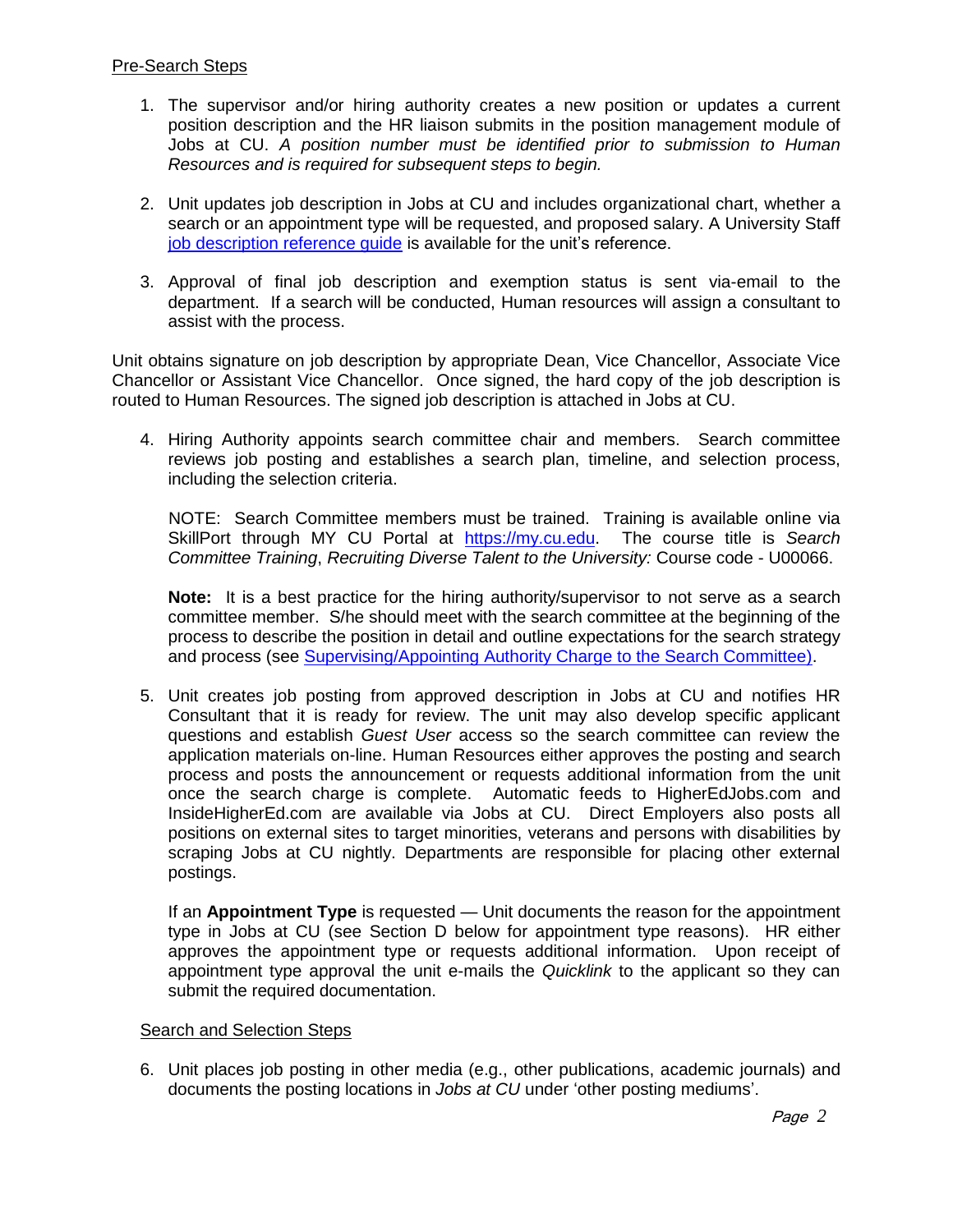7. Applicants complete application process in *Jobs at CU*. *Jobs at CU* will not accept applicants who fail to submit required materials. The system will automatically notify applicants of receipt of application and/or materials.

**Note:** All applicants must be treated consistently throughout the selection process.

8. Search committee members use *Guest User login* to review applicant materials online or may print out materials.

**Note**: The search Committee must establish written evaluation criteria based on the job description and/or job posting *before* reviewing application materials.

9. Search Committee evaluates the applications using the selection criteria. Finalists are forwarded to the hiring authority. The hiring authority should conduct thorough reference checks prior to making an offer of employment. Candidates must be notified before the reference check process will begin for on-list and off-list references.

As applicants status changes (e.g., not selected, selected for interview, finalist), the unit must document the change in status for all applicants in *Jobs at CU*. The unit must also provide documentation of the search process to the HR Consultant [\(search summary\)](http://www.ucdenver.edu/about/departments/HR/FormsTemplatesProcesses/Documents/Word/SearchSummaryTemplate.doc). This information is included in the history section of the posting. Final status for each applicant must be completed before unit recommends a candidate for hire.

**Note:** Discussions among committee members are confidential and applicants' materials and status are confidential until they reach the finalist level. Search committee members are responsible for maintaining confidentiality of written and electronic materials.

Hiring Steps

- 10. Salary offers above the established range must be submitted for approval to Compensation Specialist. Upon approval, unit negotiates with finalist(s).
- 11. If finalist selected is accepted, unit prepares [Letter of Offer](http://www.ucdenver.edu/about/departments/HR/FormsTemplatesProcesses/Documents/Word/UniversityStaffOfferLetter.docx) and sends to HR Consultant for review and approval.
- 12. Once offer is made, finalist must complete and submit the electronic employment Background [Disclosure and Authorization Form.](http://www.ucdenver.edu/about/departments/HR/FormsTemplatesProcesses/BackgroundCheckForm/Pages/form.aspx) HR Liaisons should provide information to the applicant (department HR liaison name, supervisor name, job posting number, job title …etc.) to ensure that the background check authorization form is complete.
- 13. A Personnel Matters Report must be submitted prior to the effective date of the appointment. If the Vice Chancellor has not signed the offer letter, the unit completes the personnel matters report and sends to [personnel.matters@ucdenver.edu](mailto:personnel.matters@ucdenver.edu) with supporting documentation (e.g., approved offer letter). If the Vice Chancellor has signed the offer letter, unit forwards signed letter to [personnel.matters@ucdenver.edu.](mailto:personnel.matters@ucdenver.edu)
- 14. After approval of the personnel matters report, Human Resources forwards approved report to schools, colleges, or administrative units for HRMS entry and approval process.
- 15. Unit navigates in HRMS to Workforce Administration and completes *New Hire.*
- 16. Unit schedules new employee for [New Employee Orientation.](http://www.ucdenver.edu/about/departments/HR/training/Pages/NewEmployeeOrientation.aspx)